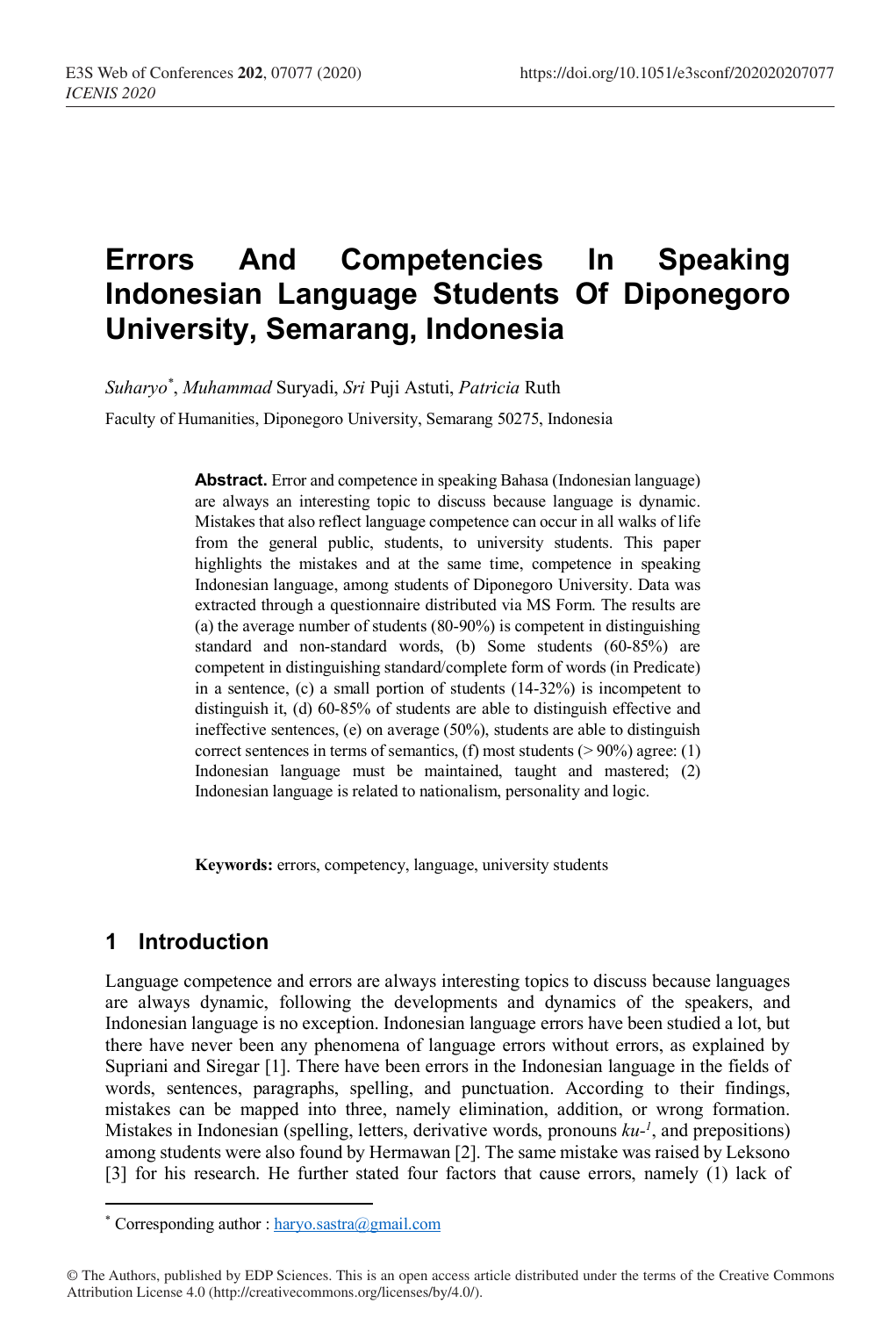mastering the General Guidelines for Indonesian Spelling (PUEBI), (2) inaccuracy in writing, (3) lack of motivation to write, and (4) lack in mastering vocabulary. To overcome this, Leksono [3] suggested that learning to write is done by using process methods and efforts to improve understanding of language rules in students through reading and writing skills. The results of research by Nurwicaksono [4] mentioned that the error rate reached 89.08%. Furthermore, he said that the use of italics reached 43.16%; word writing error of 34.20%; Related word errors and punctuation 16.04%; and writing uptake element errors of 6.60%. Meanwhile, Rumaniyar [5] found errors in diction and sentence fields in his research of mini research report students. That, according to Nina [6], is caused by two factors, namely internal factors (for example, sense of hearing, level of concentration, less attention, and mood) and external factors (unconducive classroom, unclear audio, seating position, rowdy class). Errors in the word field (conjunctions, question words, foreign terms) phrases and sentences (no subject matter, no predicate, and illogical sentences) were also reported in the results of his research. A similar thing was stated by Suharyo [9].

From previous studies, it can be seen that each research conducted on language errors at that time also found a number of language errors (Indonesian language) covering all aspects (letters, punctuation, spelling, words, sentences, paragraphs) and fields/levels (phonology, morphology, syntax, and discourse). This invites a fundamental question, why did this happen? Even though Indonesian language has been taught from elementary, junior high, senior high, even to university in a systemic, structured, and massive manner. The question is, is it because of the learning method, the teacher, or the attitude of learners who are being ignorant and trivializing Indonesian language? Or is it because Indonesian language does not have to be formally studied? Unfortunately, this paper is not intended to answer these questions. This paper only describes the language mistakes made by the students of Diponegoro University, Semarang, which at the same time means reflecting their competencies, as well as how students view Indonesian language as one of the cultural entities in the Indonesian speech community.

### **2 Results and Discussion**

For the sake of this paper, students of Diponegoro University who were used as research samples were students of the Faculty of Social Science and Political Science, Faculty of Animal and Agriculture Sciences, and Faculty of Engineering as many as 235 students. Data was obtained through a questionnaire that was spread using the MS Form considering that it was in a Covid-19 pandemic situation. The results were analyzed by using presentation techniques for standard/correct/agreed and non-standard/incorrect/disagreeing answers and interpretation techniques for questions related to attitude.

**Results.** From the results of data analysis, it is obtained that (a) most students (90% on average) can distinguish standard and non-standard words, (b) 60% -85% of students are competent in distinguishing morphologically standard/complete words (filling in the Predicate function ) in a sentence, and (c) a small portion  $(14\% -32\%)$  of students is not competent to distinguish; (d) 60% -85% of students are able to distinguish effective and ineffective sentences, (e) as much as 50% of students are competent in distinguishing correct sentences from the semantic side, (f) most students  $(> 90\%)$  agree (1) Indonesian is maintained, taught, and must be mastered; and (2) according to them Indonesian language is related to nationalism, personality, and logic.

In addition to the above findings, in this paper it is worth mentioning that (1) some students (57%) are unable to distinguish the standard word (the name of the Islamic holy book), namely the Al Quran, (2) 23.4% of students are not being able to distinguish the standard words of *syakban* and *sya'ban*, (3) there is a lack of consistency (although not too significant)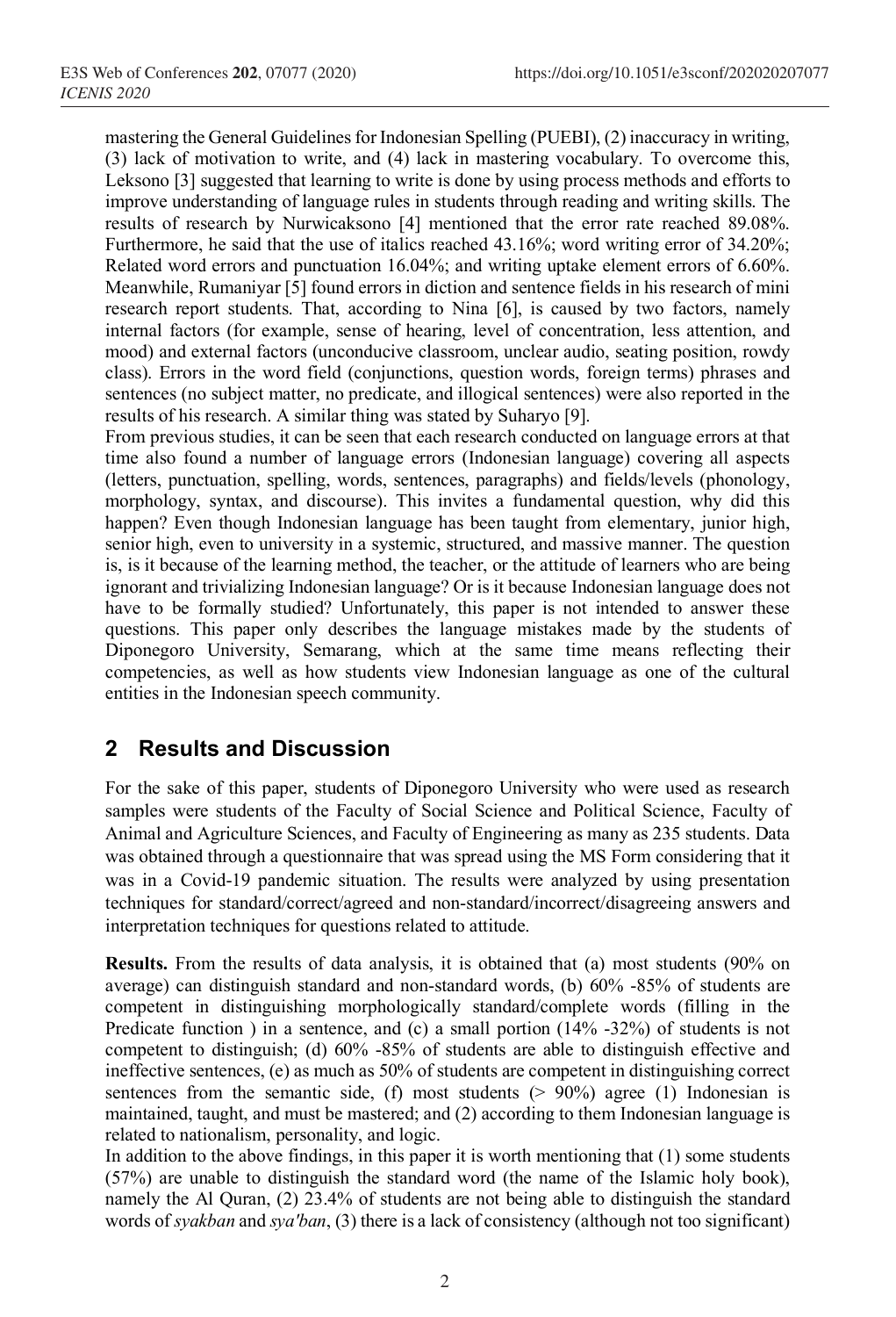answers to related questions which words are standard and not standard, especially occurs in the words of *tekad* and *tekat2* , *miliar* and *milyar3* , *Al Quran* and *Al Qur'an*, *legalisir* and *legalisasi*<sup>4</sup> ; (4) there are still students (14-32%) who have not been competent in distinguishing morphologically standard/complete words (as predicate fillers) in a sentence or even reaching 92.3% of students who do not know the standard word (*memroses*); (5) some students (56.6%) have not been able to distinguish prepositional words *di* and *pada*<sup>5</sup> and their use in sentences, (6) 39.1% students are also less competent in terms of word *pun* and  $juga^6$  in a sentence, (7) Likewise, as many as  $(29.8\%)$  were less able in terms of distinguishing the use of words *sangat* and *sekali<sup>7</sup>*, (b) 24.17% of students were less competent in distinguishing conjunctions (*saling*) and re-words (*tukar-menukar*) which meant *saling*; (8) as many as 31.1% students also lack competent understanding in terms of sentences that have multiple subjects.

From the semantic aspect, (1) 48.90% of students are less competent in distinguishing the words *korban* and *kurban8* in a sentence; (2) 84.3% of students are less competent in responding to differences in the use of the word *kebijakan* and *kebijaksanaan9* ; (3) 49.4% of students are less competent in distinguishing the differences in the use of the word *juara* and *pemenang10*; and (4) 42.6% of students are incompetent in distinguishing the use of *bekas* and *mantan11* words in a sentence.

Regarding attitude, all students agree that Indonesian language needs to be taught and mastered. Students also agree with the statement that Bahasa (Indonesian language) is related to one's personality, culture, logic, and nationalism.

**Discussion.** With regard to results related to standard and nonstandard answers that reach above 90%, there are two possibilities. *First*, students really are able to answer. *Second*, look for answers through sources. In addition, the things that can be noted are (1) there is a lack of consistency (although not too significant) answers of 1.7% related to *tekad* and *tekat*, (2) student competence in the field of morphology is quite good even though there are some students (13.6% - 32.3%) who are not yet competent and some even reach 92.3%. From this finding, it can be seen that students are not yet competent in distinguishing consonant sounds and consonant clusters  $\langle sp/$ ,  $\langle pr/$ ; (3) there are still some students who are less competent in distinguishing the use of the word *di* and *pada*, *pun* and *juga*, *korban* and *kurban*, *kebijakan* and *kebijaksanaan*, *bekas* and *mantan*.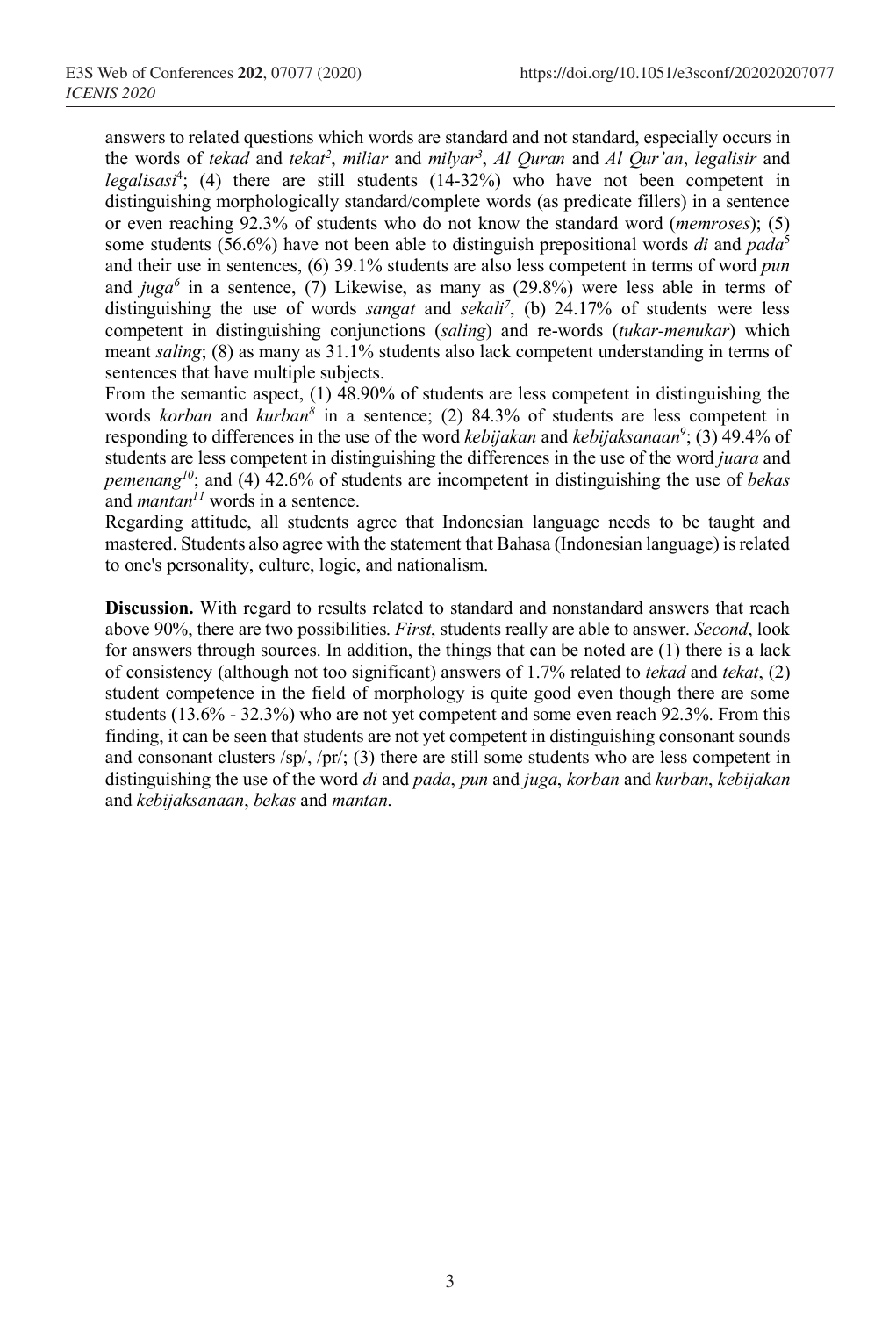| <b>Indonesian Word</b>               | <b>Explanation</b>                 |  |  |  |
|--------------------------------------|------------------------------------|--|--|--|
| 1ku                                  | Indonesian pronoun for my          |  |  |  |
| $2$ tekad/tekat                      | Indonesian words for determination |  |  |  |
| $3$ miliar/milyar                    | Indonesian words for billion       |  |  |  |
| <sup>4</sup> legalisir/legalisasi    | Indonesian words for legalization  |  |  |  |
| $3$ di/pada                          | Indonesian words for on            |  |  |  |
| $^6$ pun/juga                        | Indonesian words for also          |  |  |  |
| <sup>7</sup> sangat/sekali           | Indonesian words for very          |  |  |  |
| <sup>8</sup> kurban/korban           | Indonesian words for victim        |  |  |  |
| <sup>9</sup> kebijakan/kebijaksanaan | Indonesian words for policy        |  |  |  |
| $10$ juara dan pemenang              | Indonesian words for winner        |  |  |  |
| $11$ bekas/mantan                    | Indonesian words for used          |  |  |  |
| <sup>12</sup> memproses/memroses     | Indonesian words for processing    |  |  |  |

|  |  |  |  |  |  |  |  | Table 1. The Explanation of Indonesian Words |
|--|--|--|--|--|--|--|--|----------------------------------------------|
|--|--|--|--|--|--|--|--|----------------------------------------------|

#### **3 Conclusions**

Things that can be recorded as conclusions. *First*, students of Diponegoro University are generally competent in distinguishing standard and non-standard words. *Second*, in general, students of Diponegoro University are competent in terms of using morphologically appropriate words in a sentence even though there are a number of other students that are less able to distinguish them. *Third*, some students of Diponegoro University are also quite competent in distinguishing effective and less effective sentences although there are also some students who are less competent. *Fourth*, the competency of students of Diponegoro University in terms of answering sentence questions viewed from the semantic aspect is also quite capable even though there are still those who have not been able to. *Fifth*, students are less competent in distinguishing the words of *Al Qur'an* and *Al Quran*, *memproses* and *memroses<sup>12</sup>*. *Sixth*, syntactically students are less competent in distinguishing the use of words *di* and *pada*. *Seventh*, students are not capable in terms of differences in the use of the word *kurban* and *korban*. *Eighth*, scientifically, there are students who are less competent in understanding the differences in the use of words *bekas* and *mantan*, *kebijakan* and *kebijaksanaan*, *juara* and *pemenang*. *Ninth*, students argue that language is very closely related to culture and even to one's personality, so it is not surprising if there is a saying *"bahasa menunjukkan bangsa"* (language shows the nation). Even in Javanese culture there is a saying, *"Wong Jawa ilang jawane, nek ora iso basa Jawa"* (Javanese will lose their Javanese if they can't speak Javanese).